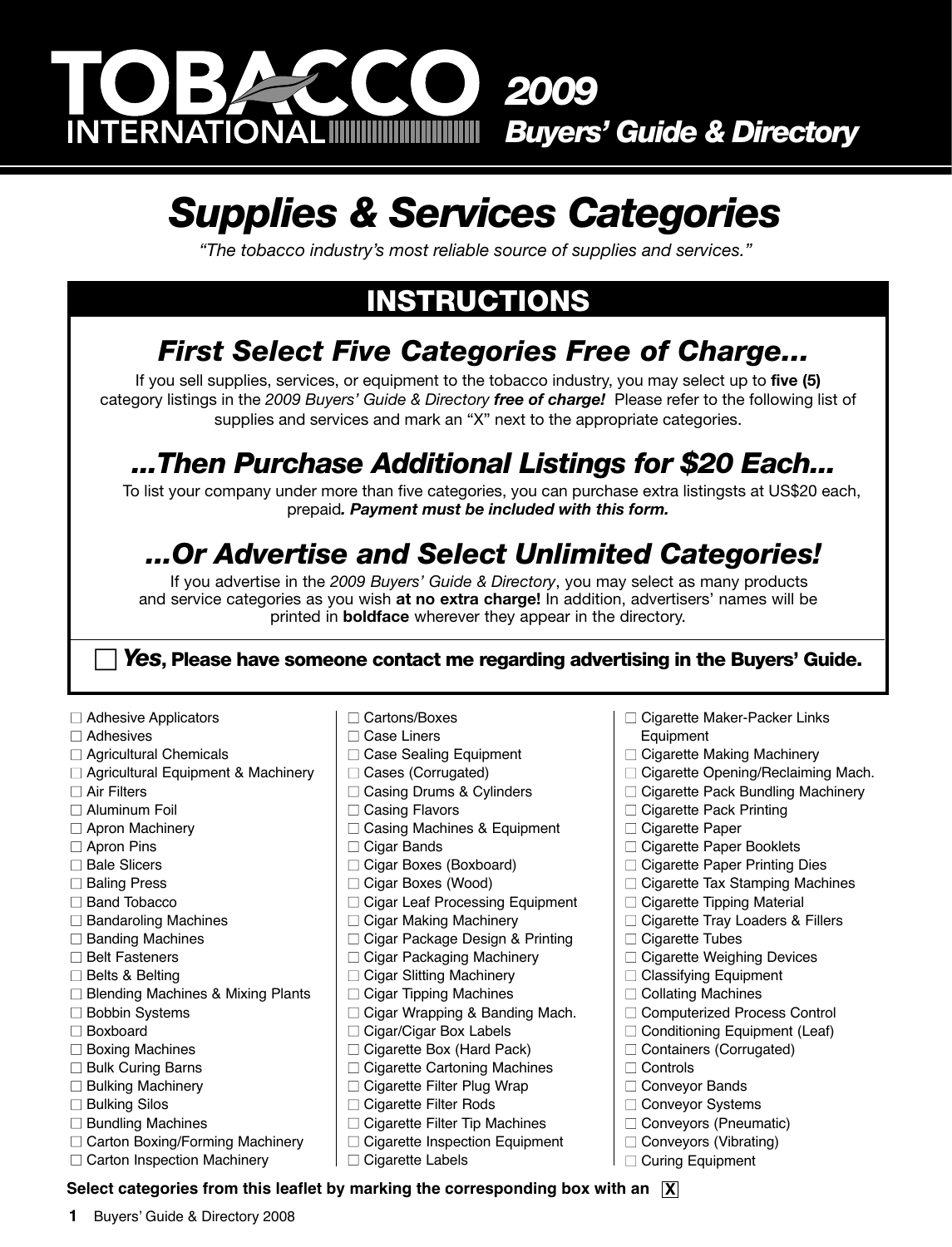□ Curing Ovens □ Customs Brokers □ Cut Rag Tobacco (Blended, Flavored, Cut Tobacco) □ Cutters & Cutting Machines □ Dehumidifiers ■ Drives  $\Box$  Drying Machinery □ Drying Racks □ Dust Collectors □ Dust Control Systems □ Dust Filters □ Elevators □ Embossing Rollers (Steel on Steel) □ Endless Convevor Belts □ Expanded Tobacco □ Feeders  $\Box$  Fertilizers  $\Box$  Film (Cellophane) □ Film (Polypropylene)  $\Box$  Film (Shrink) □ Filter Additives  $\Box$  Filter Plug Conveying Systems  $\Box$  Filter Rod Makers Machines ■ Filter Tow ■ Filters □ Flavoring Cylinders □ Flavoring Devices □ Flavors  $\Box$  Flavors (Licorice Extract)  $\Box$  Flavors (Menthol)  $\Box$  Flexible Packaging  $\Box$  Freight Forwarding  $\square$  Fumigants □ Fumigation Equipment & Systems □ Fungicides □ Gluers & Sealers □ Grading Systems □ Greenhouses □ Grinders  $\Box$  Grinding Wheels  $\Box$  Growth Regulators  $\square$  Guillotines □ Hammer Mills  $\Box$  Harvesting Machinery ■ Herbicides □ Hogsheads □ Homogenized Tobacco  $\Box$  Homogenized Tobacco Making Machinery □ Hoppers □ Humectants □ Humidity & Environmental Control Test Chamber □ Humidity Controllers & Recorders □ Insect Monitoring Systems □ Insecticides □ Inspection Systems  $\Box$  Instrumentation (Basic Weight Testing)  $\Box$  Instrumentation (Softness Testing) □ Knife Grinders & Sharpeners ■ Knives □ Laminations ■ Licorice  $\Box$  Lithographers □ Metal Boxes □ Metal Detectors ■ Metallized Board  $\Box$  Metallized Films  $\square$  Metering Tubes □ Package Design □ Packers (Case) □ Packers (Pouch) □ Pallet Loaders ■ Pesticides ■ Plasticizers □ Pouches □ Presses (Balers) □ Presses (Cases) □ Pulverizers □ Redryers ■ Roll Grinders □ Rotary Dryers □ Sample Cutters □ Sand Reels □ Sand Screens □ Scales  $\Box$  Scrap Handling & Baling Systems

 $\Box$  Labeling Machines  $\Box$  Laboratories (Testing & Consulting)  $\Box$  Laboratory Equipment & Supplies  $\Box$  Leaf Grading Machines □ Machine Vision Systems  $\Box$  Mentholating Machinery □ Metallized Papers  $\Box$  Moisteners & Moistening Equipment □ Moisture Meters & Testers □ Optical Detection Systems □ Ordering Cylinders & Drums  $\Box$  Overwrapping Machinery  $\Box$  Package Printing & Converting Mach.  $\Box$  Package Printing & Finishing  $\Box$  Package Printing Machinery  $\Box$  Packaging Films (Cellophane)  $\Box$  Packaging Films (Polyethylene)  $\Box$  Packaging Machinery  $\Box$  Packers (Cigarette & Cigar Pack)  $\Box$  Packing Machinery  $\Box$  Parceling Machines  $\Box$  Perforating Machinery  $\Box$  Plug Wrap Paper (Non Porous) □ Plug Wrap Paper (Porous)  $\Box$  Pouch Making Machinery  $\Box$  Prehumidifying Plants □ Presses (Hogshead) □ Primary Process Control Systems  $\Box$  Printing Dies for Cigarettes  $\Box$  Processing Machinery □ Racks (Leaf Storage & Stacking)  $\Box$  Rebuilt Machinery  $\square$  Research & Development Labs □ Roll-Your-Own Hand Rollers

 $\Box$  Scrap Tobacco Machinery □ Screens □ Seed Bed Covers  $\Box$  Separating Machines (Mechanical)  $\Box$  Separating Machines (Pneumatic) □ Shakers □ Shipping Case Cartoner □ Shredders  $\Box$  Sifting Machinery  $\Box$  Sizing Equipment □ Slitters  $\square$  Smoking Machines □ Spare Parts □ Splicing Equipment □ Spring Bands (Steel) □ Stainless Steel Belts □ Stainless Steel Tapes  $\square$  Steaming Machines □ Stem Crushers  $\square$  Stem Processing Equipment  $\square$  Stemming Machines  $\Box$  Storage Warehousing  $\Box$  Strapping Machines & Tools  $\Box$  Stripping Machines □ Sucker Control Agents □ Suction Tapes □ Sulphate of Potash  $\Box$  Tar Prediction Machinery □ Tear Tapes  $\Box$  Threshing Machines  $\Box$  Tipping Machines  $\square$  Tipping Material  $\Box$  Tipping Material (Non-Perforated)  $\Box$  Tipping Material (Perforated)  $\Box$  Tipping Material (Plug Wrap) □ Tobacco Coloring Generator □ Tobacco Combines  $\Box$  Tobacco Expansion Systems (CRS) □ Tobacco Graders □ Tobacco Knives □ Tobacco Receiving/Sorting/Grading/ **Systems** □ Tobacco Seed □ Tobacco Toppers  $\Box$  Transplanters  $\Box$  Transplanting Systems □ Tunnel Conditioner □ Used Machinery  $\Box$  Vacuum Belts □ Vacuum Equipment □ Vibrators □ Wear Parts (Carbide/Ceramic/Steel)  $\Box$  Weighing Machines & Weigh Belts □ Weight Control Equipment  $\Box$  Wrapping Machines □ Other: (Please Specify)

**Select categories from this leaflet by marking the corresponding box with an X**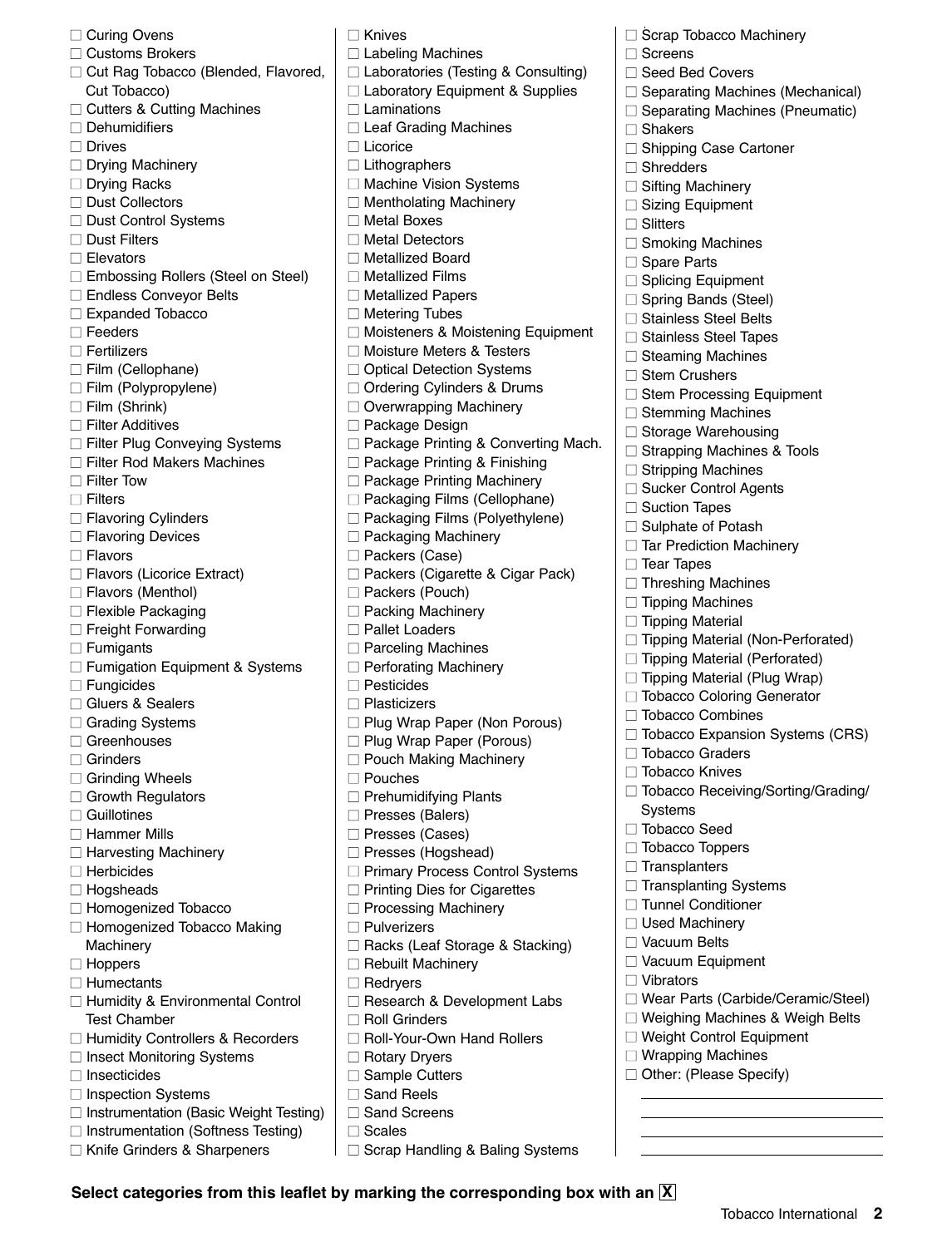

# *2009 Buyers'Guide & Directory Questionnaire*



*Your response to this questionnaire will be published in our annual directory. There is no charge or obligation. Please type or print all information clearly.*

#### **CONTACT NAME:**

*(This person will receive an EDITORIAL PROOF for verification/corrections prior to publication)*

**This is a:**  $\Box$  New Listing  $\Box$ 

| $\exists$ Revised Listing |  |
|---------------------------|--|
|---------------------------|--|

### **COMPANY INFORMATION**

| <b>Company Name</b> |       |     |  |
|---------------------|-------|-----|--|
| Affiliation         |       |     |  |
| Address             |       |     |  |
| $\overline{City}$   | State | Zip |  |
| Country             |       |     |  |
| Phone               | Fax   |     |  |
| E-mail              | Web   |     |  |

#### **PERSONNEL INFORMATION**

| Name                       | Title |  |
|----------------------------|-------|--|
| Name                       | Title |  |
| $\overline{\mathsf{Name}}$ | Title |  |
| Name                       | Title |  |
| <b>Name</b>                | Title |  |
| Name                       | Title |  |

#### **BRANCH/PLANT INFORMATION** *(List as many as desired.)*

| <b>Branch Name</b>         |       |     |  |
|----------------------------|-------|-----|--|
| Address                    |       |     |  |
| $\overline{\mathrm{City}}$ | State | Zip |  |
| Country                    |       |     |  |
| Phone                      | Fax   |     |  |
| E-mail                     | Web   |     |  |